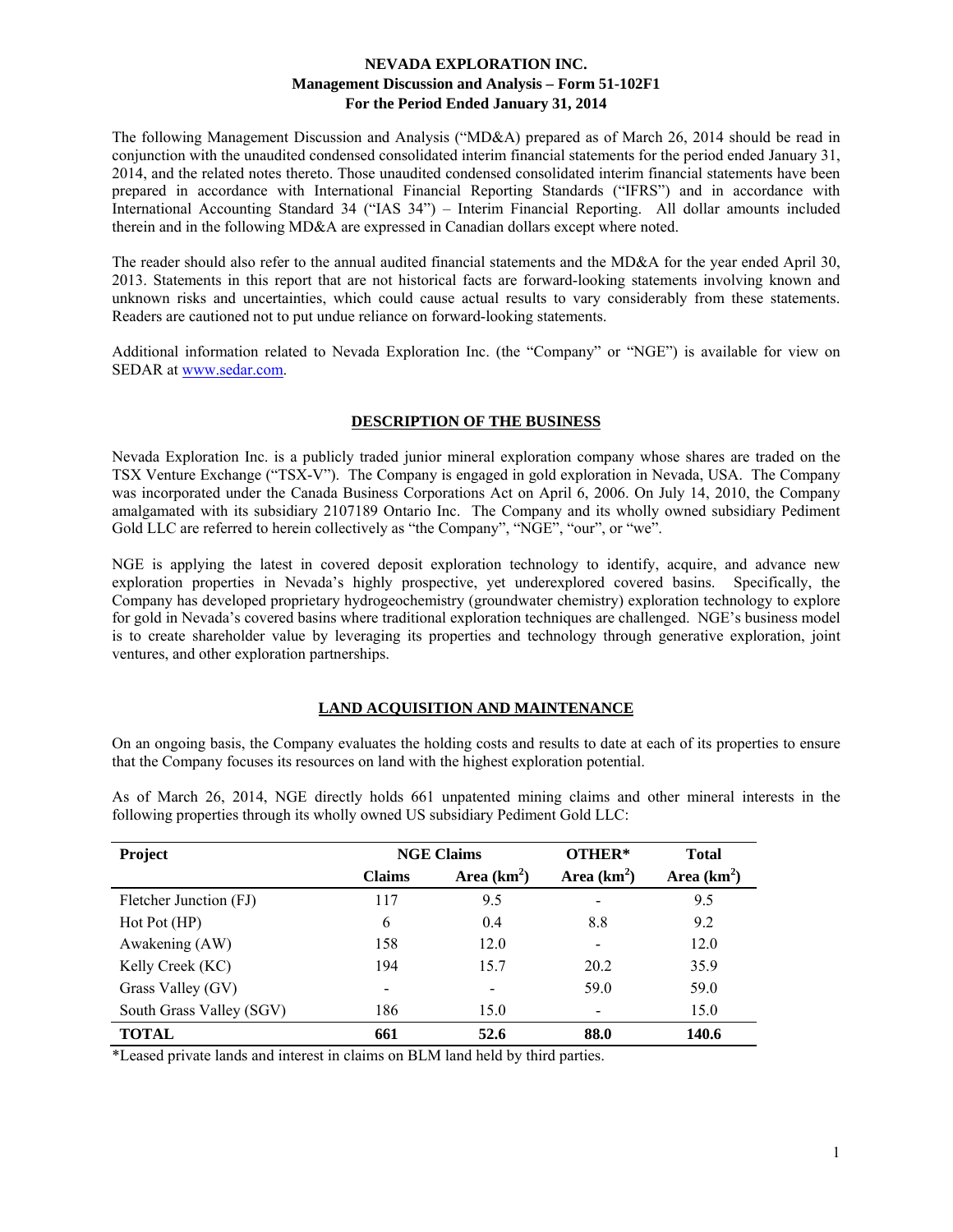#### **EXPLORATION RISK MANAGEMENT STRATEGY**

NGE manages exploration risk by focusing exploration resources in specific, planned stages on each property. If the results from one stage are positive, then NGE allocates funds to the next stage. If at any stage, results are negative, NGE drops the property from further consideration. NGE's staged exploration strategy assures that properties showing positive results move aggressively through the exploration pipeline.

NGE's exploration stages include:

- − Hydrogeochemistry: NGE first uses its proprietary hydroprobe sampling technology to collect regularized hydrogeochemistry samples across areas already shown to be prospective based on samples collected from existing springs and wells. NGE uses the data to develop a computerized hydrogeochemistry model of each target.
- − Acquisition: NGE acquires the mineral rights covering prospective targets showing large areas of highly anomalous hydrogeochemistry. If a target of exploration interest is on BLM land that is open to location (available), NGE locates mineral claims. If a target lies on private land, NGE completes a title review to determine mineral title ownership, and then endeavours to negotiate an agreement with the owner.
- − Surface Geochemistry: NGE completes detailed soil, vegetation, and/or soil gas sampling across areas demonstrating prospective hydrogeochemistry to detect the possible vertical migration of gold and traceelements from the underlying bedrock into the soils above. The use of surface geochemistry allows NGE to confirm the presences of anomalous levels of gold and other trace elements in a secondary medium in addition to in the groundwater.
- − Gravity Geophysics: NGE uses detailed gravity geophysics to provide valuable information about the depth to bedrock across a property. Gravity data can suggest areas of strong changes in the relief or composition of the underlying bedrock, which can be indicative of underlying fault zones and alteration that often control the location of gold mineralization.
- − Air Magnetics: NGE uses detailed air magnetic geophysics to provide information on the locations and types of rocks, fault zones, and hydrothermal alteration that generally accompany large gold deposits.
- − Seismic Geophysics: NGE uses seismic geophysics, where appropriate, to identify deep-seated, steeply-dipping fault zones that can be projected into the near surface environment. Major, high-angle structures are important since they provide a potential conduit or 'plumbing' system for potential gold-bearing, hydrothermal fluids to access near-surface areas and deposit gold.
- − Drilling: where properties successfully pass through the above exploration stages, NGE uses drilling to test for: (1) shallow bedrock (< 1,000ft beneath the surface); (2) structures or faults in bedrock that may source potential mineralization; (3) bedrock that has been altered by hydrothermal fluids; (4) anomalous concentrations of gold and associated trace-elements in bedrock; and (5) sufficiently sized target to reasonably contain an economic resource. NGE evaluates drilling results based on these criteria to determine whether or not to continue to maintain each property and commit further exploration expenditures towards them.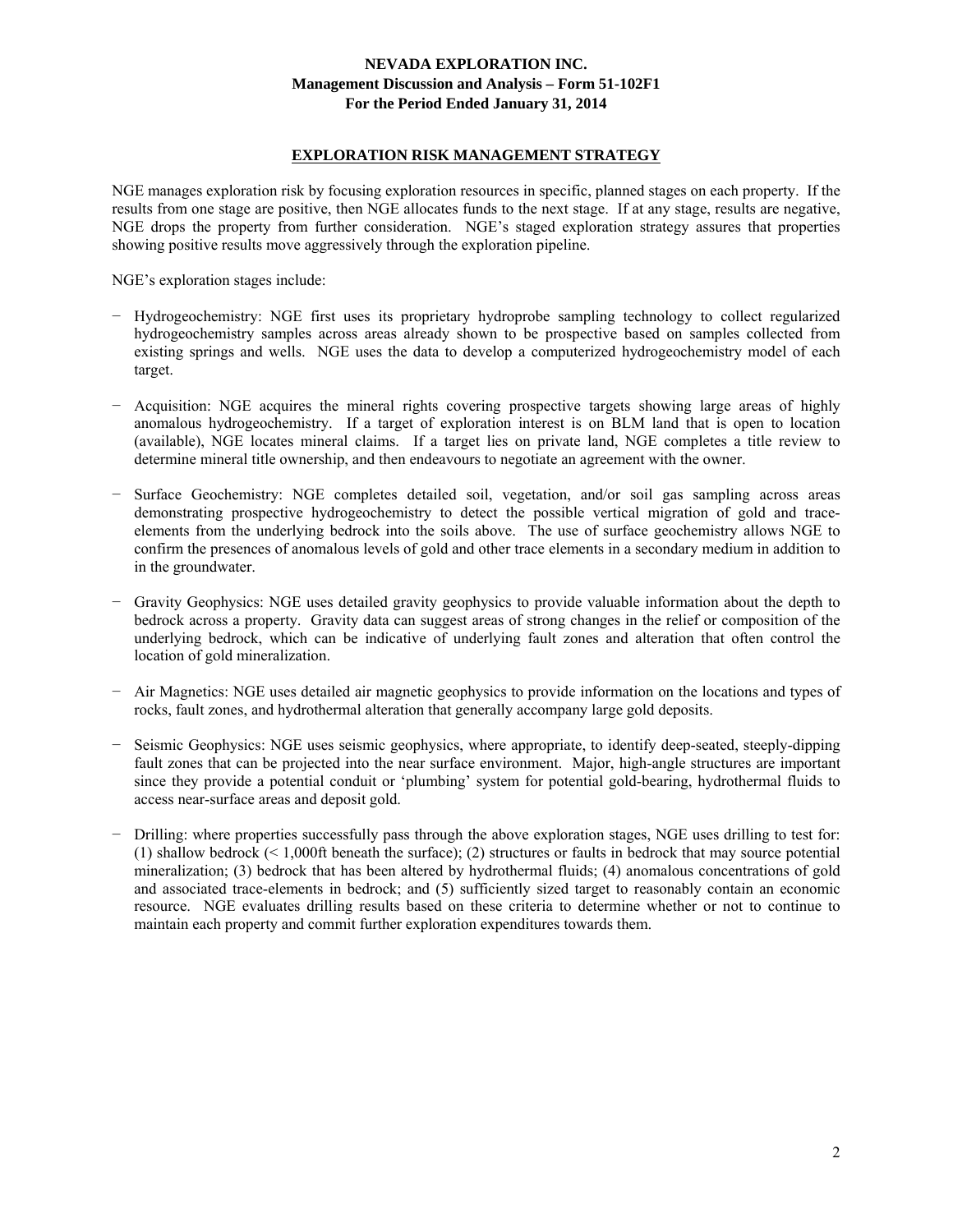#### **MINERAL EXPLORATION PROPERTIES**

#### *Fletcher Junction (FJ)*

The Fletcher Junction Project is located in Mineral County, Nevada, approximately 30km southwest of Hawthorne, Nevada. The Company has a 100% interest in 117 claims (9.6km<sup>2</sup>) at the Fletcher Junction Project, subject to a 1.25% net smelter return royalty ("NSR") to Royal Gold, Inc.

On December 18, 2008, NGE announced the completion of a Phase I RC drill program at Fletcher Junction, and presented the detailed results that demonstrate how NGE used its hydrogeochemistry exploration technology to discover a new, gold-bearing hydrothermal system in an otherwise blind, covered bedrock setting. Nine widespaced drill holes were completed to target depth, and all nine encountered altered bedrock that contained geochemically anomalous gold and gold-associated trace elements, as well as anomalous gold and trace-element hydrogeochemistry. The bedrock, alteration, and the suite of gold-associated trace elements found at Fletcher Junction are similar to those found at the nearby Aurora mining district, noted for historic, high grade underground production.

While significant intervals of potentially ore grade mineralization were not encountered in the Phase I drilling, management believes that the results at Fletcher Junction are substantive in that they demonstrate how NGE has used its unique and proprietary hydrogeochemistry exploration technique to discover a new gold-bearing, hydrothermal system in a covered bedrock setting. The results to date at Fletcher Junction add value to NGE's other projects that were all identified using the same hydrogeochemistry exploration technology, and they establish NGE as a source of quality exploration projects for potential Joint Venture partners.

NGE believes the first phase drill results at Fletcher Junction justify a much larger, Phase II drill program specifically designed to test the vertical fault zones believed to contain ore-grade gold mineralization that source the anomalous gold in groundwater, alluvium, quartz-boulders and bedrock at Fletcher Junction. In preparation for Phase II drilling, NGE has submitted and received approval from the US Forest Service for a new Plan of Operations.

During the year ended April 30, 2013, the Company entered into an Exploration and Option to Joint Venture Agreement with Spruce Ridge Resources Ltd. ("Spruce Ridge"), whereby Spruce Ridge had the right to earn a joint venture interest in the property. During the period ended January 31, 2014, Spruce Ridge terminated the Exploration and Option to Joint Venture Agreement and retains no interest in the project. During the course of the Agreement, Spruce Ridge completed two core holes, totaling approximately 1,230 metres (4,000 feet). NGE has completed assaying the drill core, is currently updating the project's exploration model with the new data, and has begun looking for a new exploration partner.

## *Hot Pot (HP)*

In 2004, NGE's regional reconnaissance hydrogeochemistry program identified a prospective exploration target near Hot Pot in Humboldt County, Nevada, approximately 30km northwest of Battle Mountain, Nevada. Regional gravity data suggested that the Hot Pot area is underlain by a bedrock high covered by a thin layer of sand & gravel.

On September 16, 2005, the Company entered into a 10 year Mining Lease Agreement on 8.8km<sup>2</sup> at Hot Pot Project, subject to a 3% NSR to the land owner. The Company also controls 6 claims at Hot Pot (50 hectares). The lands within the Mining Lease Agreement and the 6 claims are subject to a 1.25% NSR to Royal Gold, Inc.

In 2005, nine RC drill holes were completed at Hot Pot to depths ranging from 92m (300ft) to 190m (620ft) for a total of 1,195m (3,900ft). The widely-spaced, shallow holes confirmed bedrock to range in depth from 33m (110ft) to 112m (370ft). The bedrock was hydrothermally altered and contained anomalous gold and trace elements similar to that associated with the Lone Tree gold mine. The drilling also confirmed and enlarged the area of anomalous hydrogeochemistry.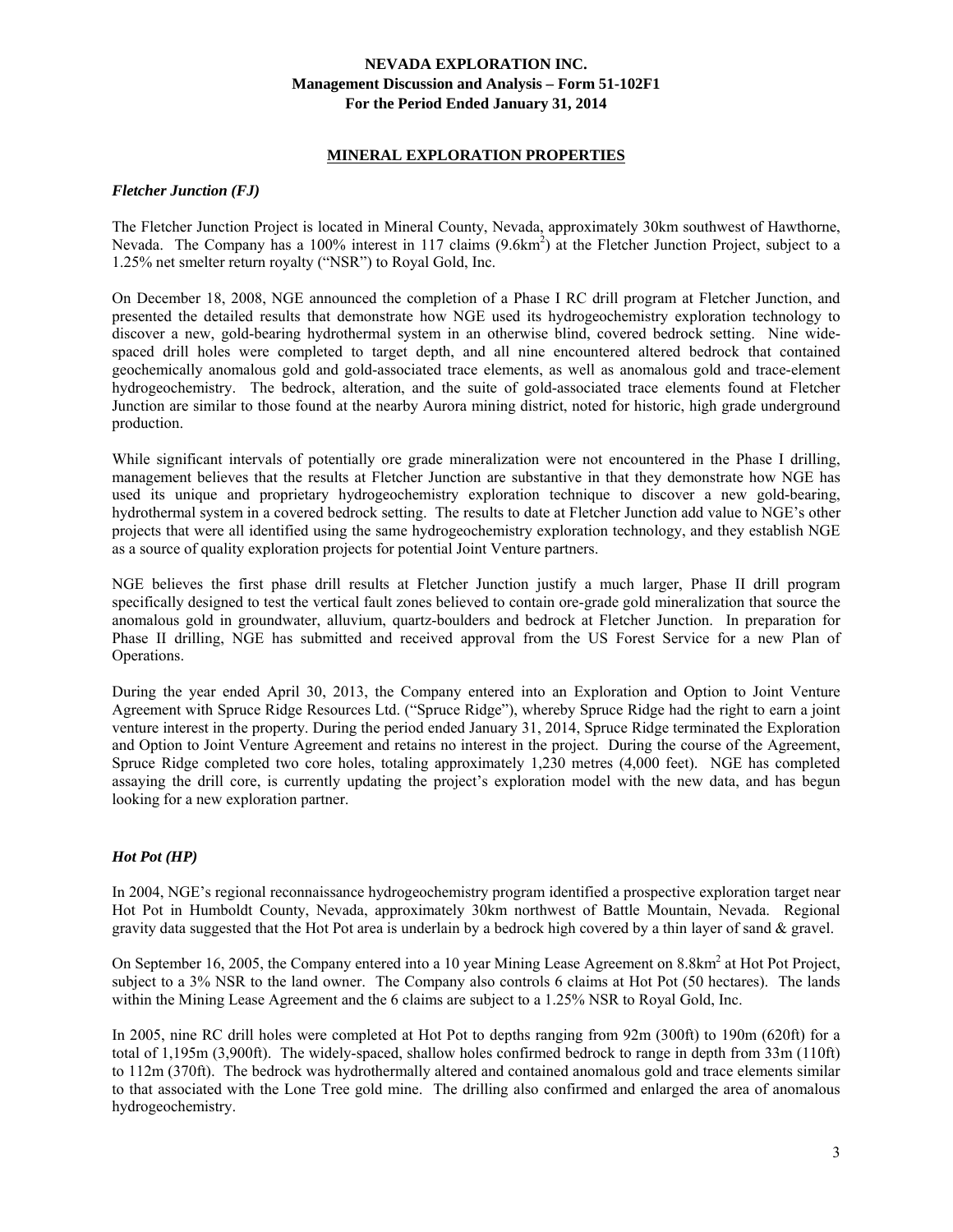In 2007, NGE used its hydroprobe equipment to complete a detailed hydrogeochemistry survey at Hot Pot on a 400m (1/4 mi) grid. The resulting dataset showed highly anomalous gold and trace elements chemistry and further expanded the area of exploration interest. Additionally, in 2007, NGE completed two seismic geophysical lines, which identified several deep, north-trending, steeply-dipping fault zones. In 2008, NGE completed a detailed gravity geophysical survey, which successfully mapped the relative depth to the underlying bedrock by measuring the density contrast between 200m sampling points. The gravity survey delineated sharp changes in the slope of the bedrock that coincided with the fault zones identified by seismic geophysics.

In 2008, NGE completed 10 vertical, RC drill holes to test small segments of the steeply-dipping fault zones identified by the 2007 seismic and gravity geophysics. Three vertical holes were spaced 100m (330ft) apart on each of three lines. The holes ranged in depth from 50m (165ft) to 175m (575ft) for a total of 1,085m (3,565ft). The shallow drill holes encountered hydrothermally altered bedrock containing anomalous gold and trace elements. Deeper, angle drill holes designed to cross cut the areas where the steeply-dipping fault zones had been projected were planned, but the drilling contractor was unable to complete the program.

Also in 2008, an energy company, with business interests separate from NGE, started a deep test drill hole on the Hot Pot property. In exchange for NGE's seismic data, NGE was granted access to drill cuttings from the 1,372m (4,500ft) drill hole. Significantly, the deep drill hole encountered hydrothermally-altered, Paleozic Rocks underlying the Hot Pot Project. Hydrothermal alteration includes carbon re-mobilization, local bleaching, clay, decalcification and secondary pyrite.

Although potentially economic quantities of gold mineralization have not yet been encountered at Hot Pot, drilling to date has been wide-spaced and could have easily missed the type of high-angle fault zones that control significant known gold mineralization elsewhere in the region. The widely-distributed, highly anomalous gold in groundwater together with the large area of hydrothermally-altered and geochemically anomalous bedrock strongly suggests that higher values for gold in bedrock than have been discovered to date may still be located nearby. The next step is more closely-spaced, shallow, vertical drill holes and/or deeper, angle holes targeted to intersect steeply-dipping, potentially ore-bearing fault zones and favourable bedrock units.

On September 16, 2009, the Company entered into an Exploration Agreement with International Enexco Ltd. ("Enexco") whereby Enexco can earn a 51% interest in the Hot Pot Property by drilling 6,000 meters (19,600ft) over three years, with the option to earn an additional 19%, for 70% total, by drilling another 3,000 meters (9,800ft) during the fourth year. On July 2, 2009, NGE announced that Enexco had begun drilling at Hot Pot.

In 2009 and early 2010, Enexco completed an 11 hole, 3,462 metre (11,360 ft) core drilling program at Hot Pot to collect stratigraphic information and test for mineralized structures beneath the alluvial cover. Enexco's drilling successfully encountered weak, but widespread anomalous gold values in all 11 holes. Importantly, the results showed that the anomalous gold values at Hot Pot are associated with increased copper values, an association that is related to ore-grade gold mineralization within the Marigold mine complex 9 km (6 miles) to the south-southwest. In addition, the results included anomalous silver concentrations, including one 4.57 metre (15 ft) interval averaging 15.5 gpt silver, as well as several other trace element distribution patterns indicative of a large hydrothermal system. Enexco engaged Doug McGibbon, an economic geologist with over 25 years of exploration experience in the Battle Mountain area and responsible for major discoveries at the Marigold and Pinson mines, to review the drilling results and the exploration data, and to put the Hot Pot property into regional context (taken from January 25, 2010, Enexco news release):

"Mr. McGibbon's study has confirmed that the hydrothermally altered and mineralized lithologies at Hot Pot are similar if not stratigraphically equivalent to those hosting orebodies at the Marigold mine. Although gold values only ranged up to 66 parts per billion, the mineralized zones encountered were up to 149 metres in length beneath overburden cover that was between 40 to 152 metres in all but two of the holes, with the spacing between holes still leaving sufficient room to host a significant gold deposit. Drilling also identified zones of oxidation to depths of 300 metres, significant intervals of brecciated material indicative of several major fault zones and an apparent horst block with similarities to the geologic setting at the Lone Tree mine. Structural analysis is currently under way, and additional geochemical and geophysical work are being considered to focus further drilling."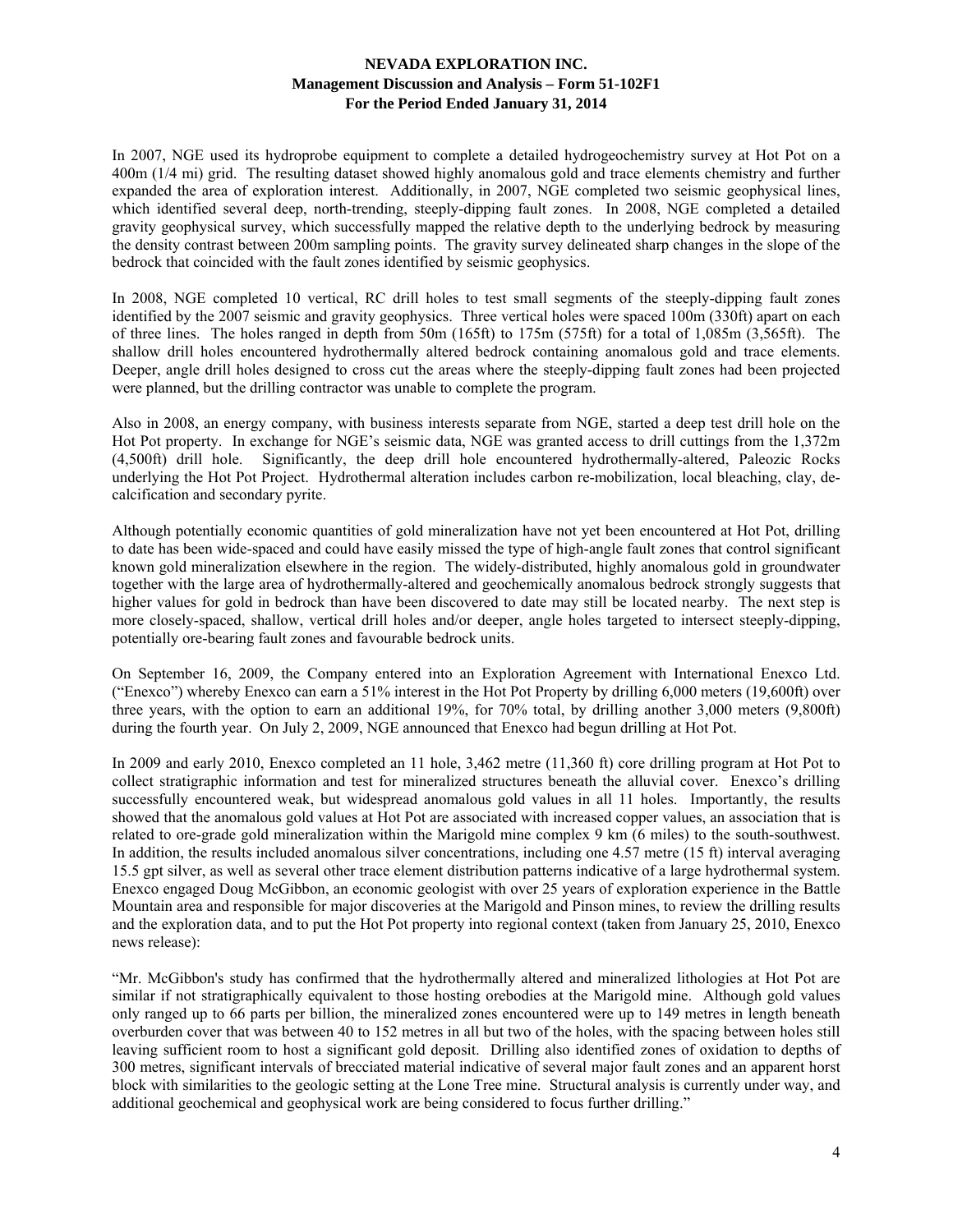On August 16, 2011, NGE reported that Enexco withdrew from the Exploration Agreement at Hot Pot, and that as a result, Enexco retained no interest in the project. NGE has updated the exploration model for the project based on Enexco's drilling, and NGE believes that the combined dataset confirms that the project represents a compelling exploration target in an important part of Nevada.

#### *Awakening (AW)*

The Awakening Project is located in Humboldt County, Nevada, approximately 50km north-northwest of Winnemucca, Nevada, and directly north of the Sleeper Gold Mine. The Company has a 100% interest in 206 claims (16.7km<sup>2</sup>) at Awakening. The Awakening gold property is largely covered by syn- to post-mineral volcanic units and post-mineral alluvium and as a result, has seen little historic exploration activity. Projections of favourable lithology, structure, and alteration at regional, district and property scales suggest that potentially important goldsilver mineralization may be located within economic depths beneath the cover at Awakening.

In 2007 and 2008, NGE completed a detailed hydrogeochemistry program at Awakening. The groundwater samples contained high levels of gold and other trace elements in concentrations similar to those found at the adjacent Sleeper mine. During April and June, 2008, the Company's field crews completed soil sampling programs across the property and successfully confirmed the presence of anomalous gold and gold-related trace elements.

Also in 2008, NGE acquired approximately  $85 \text{km}^2$  ( $33 \text{mi}^2$ ) of high quality gravity geophysics data and approximately 173 km<sup>2</sup> ( $67 \text{ m}^2$ ) of air magnetic data. The gravity geophysical survey was collected to delineate depth to metasedimentary and granitic bedrock, potential thickness of preserved rhyolitic volcanic rocks, and the location and orientation of prominent lithologic offsets that might be indicative of major fault zones. The detailed air magnetic survey was completed to be used in conjunction with the gravity data to define magnetically anomalous volcanic lithologies and zones of hydrothermal and/or structural magnetite destruction that might be indicative of major fault zones and possible hydrothermal alteration.

The results of the geochemistry and geophysical programs combined to improve NGE's exploration model and demonstrated that Awakening is a compelling target. In 2008, NGE commenced a Phase I RC drilling program at the Awakening property but drilling was suspended due to drilling difficulties.

During 2009, NGE completed detailed geologic mapping at a scale of 1:10,000 in the northern-most Slumbering Hills along the eastern edge of Awakening. In March, 2010, the Company completed a 258 page technical report summarizing all work completed on the property and began discussions with potential JV partners.

On June 4, 2010, Northgate Minerals Corp. ("Northgate") (TSX: NGX, NYSE Amex: NXG) and NGE announced the completion and execution of an Exploration and Option to Enter Joint Venture Agreement ("Agreement") on NGE's Awakening Gold Project ("Property"), in Humboldt County, Nevada. The Agreement granted Northgate the option to earn an initial 51% interest in the Property by spending USD\$4,100,000 in exploration and making additional cash payments totaling USD\$436,000 over five years. If Northgate completed the initial 51% earn-in, it had the option to earn an additional 14%, for a total of 65%, by completing a feasibility report on the Property.

During 2011, Northgate completed a seven hole core drilling program totalling 2,194 metres (7,198 feet). In January, 2011, Northgate was acquired by AuRico Gold Inc. ("AuRico"). AuRico indicated to NGE that Northgate's drilling results at Awakening were not encouraging enough to warrant AuRico's continuation of the Agreement, and during the year ended April 30, 2012, AuRico elected to terminate the Agreement. AuRico retains no interest in the project.

On July 1, 2008, the Company entered into a Mining Lease agreement with DIR Exploration Inc. on 15 claims  $(1.2km<sup>2</sup>)$  contained within NGE's larger claim block known as the Shine Claims. In early 2011, NGE completed a 10 hole, 1,573 metre (5,160 feet), Phase I drilling program on the Shine Claims. Based on the results of the drilling at the Shine Claims in the context of the other data collected elsewhere at the Awakening Project, the Company decided to focus its exploration on areas within the claims controlled directly by NGE; and accordingly, NGE terminated the Mining Lease on the Shine Claims during the year ended April 30, 2013.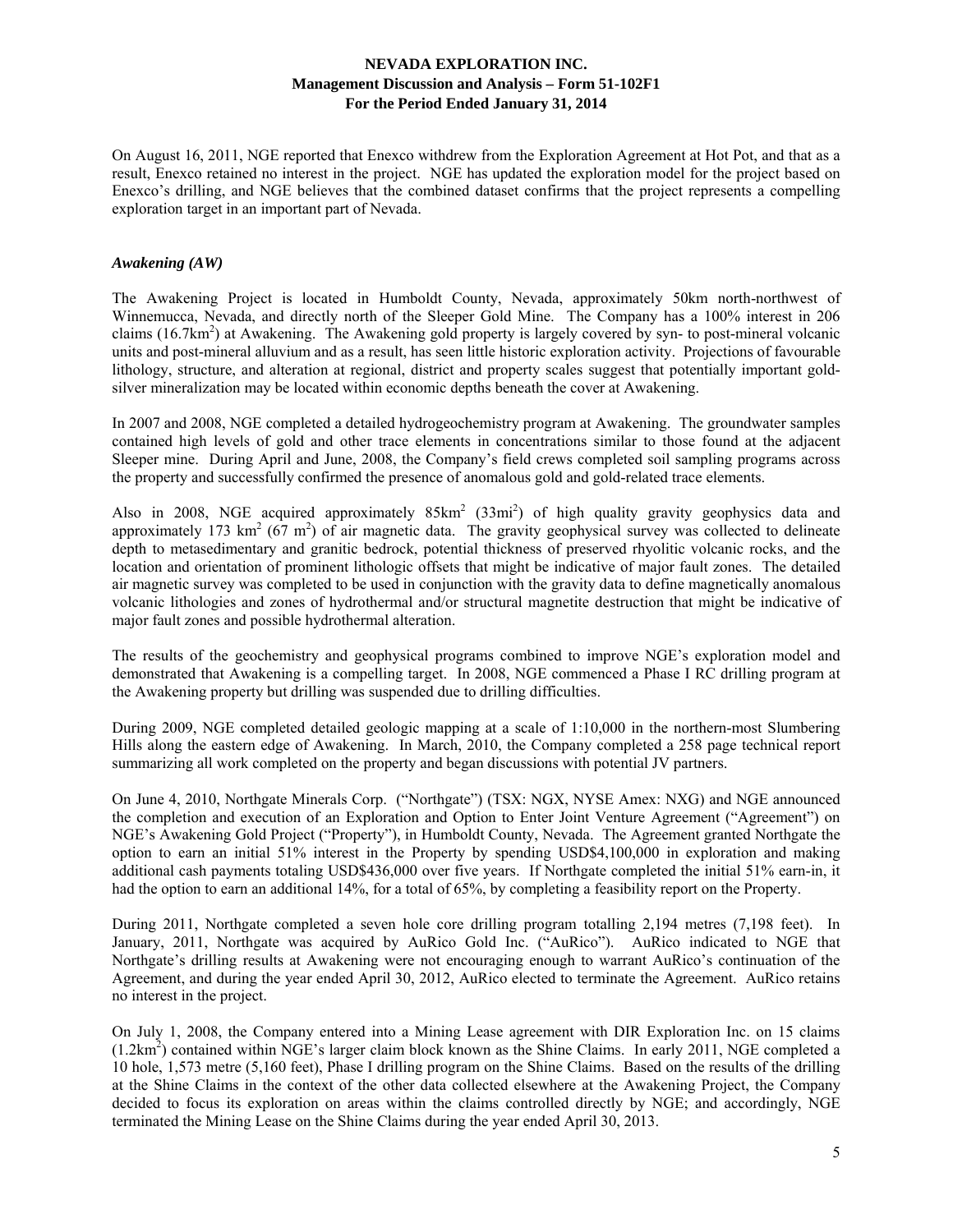NGE's management believes that the results of NGE's integrated exploration program at Awakening have delineated a focused pediment target along a structural zone extending north from Paramount Gold & Silver Corp.'s Sleeper Gold Project. On March 3, 2014, NGE announced that to fully secure the target, NGE staked an additional 41 new unpatented mining claims at Awakening, for a total of 158 claims covering approximately 1,200 hectares (2,950 acres).

# *Kelly Creek (KC)*

The Kelly Creek Project is located in Humboldt County, Nevada, approximately 40km north-northwest of Battle Mountain, Nevada. The Company has a 100% interest in 430 claims (34.8km<sup>2</sup>) at Kelly Creek. On January 1, 2009, the Company entered into a Mining Lease and Option to Purchase Agreement with Genesis Gold Corporation ("Genesis") to acquire a 100% interest of Genesis's Hot Pot Claims, which consist of 254 unpatented mineral claims  $(20.2 \text{km}^2)$ . Under the Agreement, the Company is the Operator and has the option to purchase 100% of the Genesis claims for USD\$1,500,000, subject to a 1.5% Net Smelter Return Royalty ("Royalty"). The Company also has the option to purchase one half of the royalty (0.75%) for USD\$750,000.

The Kelly Creek project area is located in the prolific Kelly Creek Basin, between multi-million ounce gold deposits on the north (Twin Creeks, Getchell, Turquoise Ridge and Pinson) and south (Lone Tree, Marigold, Converse, Trenton Canyon and Copper Canyon). With the addition of Genesis's Hot Pot claims, NGE is now one of the largest property holders in the Kelly Creek Basin, along with Newmont Mining Corporation, which controls the majority of the alternating sections. However, despite its close proximity to world class gold deposits, the Kelly Creek project area has seen very limited historic exploration activity because the Basin's bedrock is largely covered by syn- to post-mineral volcanic units and post-mineral alluvium.

During 2007 and 2008, NGE completed a large scale reconnaissance hydrogeochemistry sampling program across the Kelly Creek Basin and successfully delineated a significant area of anomalous hydrogeochemistry similar to that surrounding the adjacent gold mines. A detailed gravity geophysical survey was completed in 2010 with positive results confirming the presence of shallow bedrock over the large area.

Kelly Creek sits adjacent to NGE's Hot Pot Project and has benefited from the updated and improved understanding of the district geologic controls provided by the Enexco drilling at Hot Pot. Combined with the hydrogeochemistry and gravity geophysics that NGE has collected, and the favorable regional, district and property scale lithology, structure and alteration, NGE believes that it has narrowed the area of exploration focus at Kelly Creek and confirmed the strong potential for covered gold mineralization. NGE is now looking for an exploration partner to work with at Kelly Creek, and expects the next phases of work at Kelly Creek to include detailed air magnetic geophysics, additional groundwater sampling, and seismic geophysics.

## *Grass Valley (GV)*

On February 27, 2012, NGE announced that it had entered into a generative Exploration Agreement with McEwen Mining Inc. ("McEwen Mining") to generate new gold projects using NGE's hydrogeochemistry exploration technology within a 25,000 hectare (95 sq mi) study area centered around Grass Valley in north central Nevada (referred to as the Area of Interest or "AOI").

Under the generative Exploration Agreement, McEwen Mining has engaged NGE to complete a hydrogeochemistry sampling program across the large AOI to indentify and delineate discrete new target areas in exchange for a service fee. Any projects that McEwen Mining acquires within the AOI will be deemed Designated Properties. Upon acquiring a Designated Property, McEwen Mining will pay NGE the greater of \$25,000 USD or \$100 USD per claim, and grant NGE a 30% carried interest in the Designated Property. McEwen Mining will be the manager of the Designated Properties, will have sole discretion on the nature and timing of all exploration and development activities at the Designated Properties, and will be solely responsible for payment of all costs incurred in respect of the Designated Properties. If McEwen Mining elects to continue to maintain a Designated Property, McEwen Mining will pay NGE \$100,000 USD per year on the first through fourth anniversaries of acquiring the Designated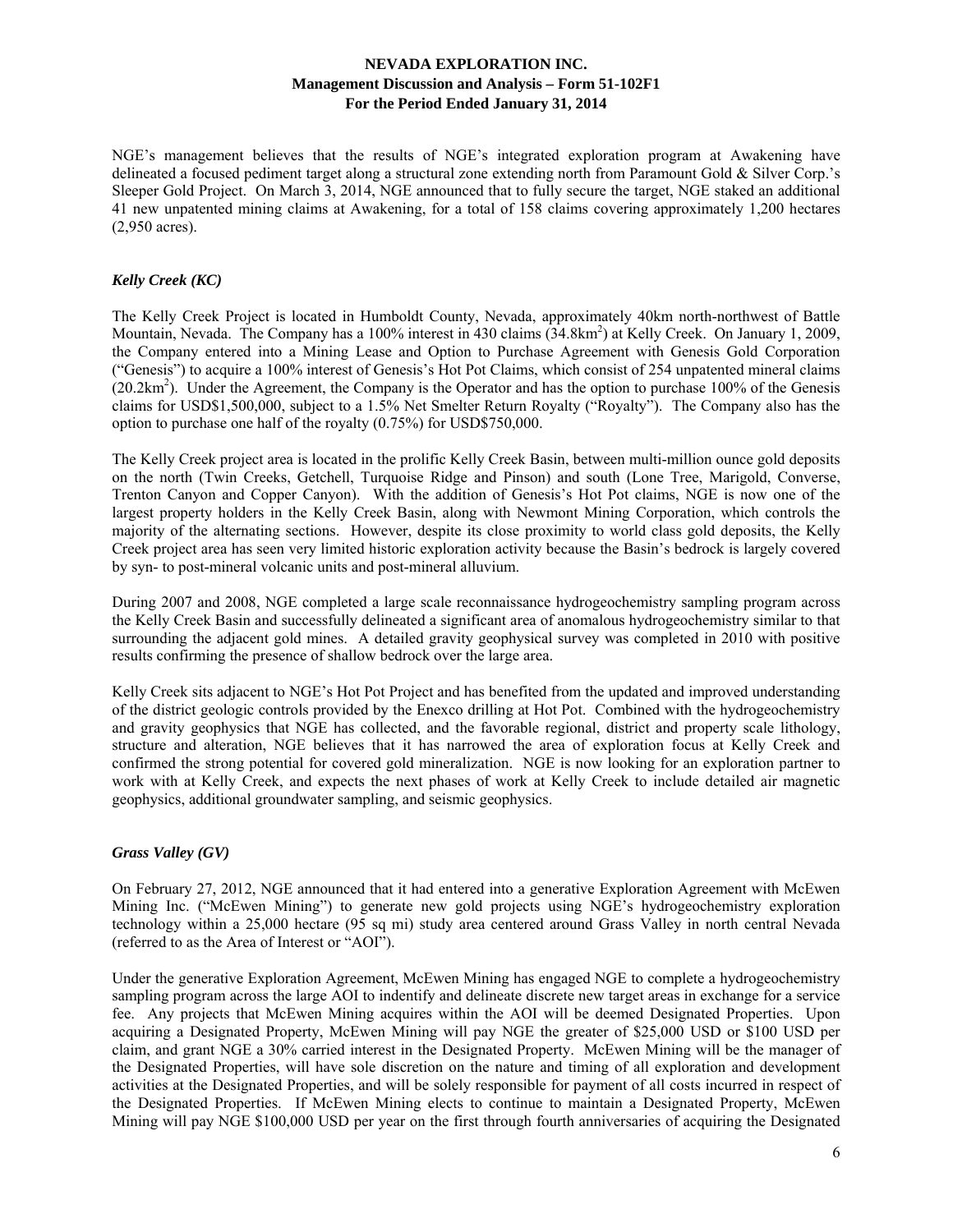Property, and then \$250,000 USD on each subsequent anniversary. If McEwen Mining completes a Production Decision Report on a Designated Property that McEwen Mining deems sufficient to base a decision to commence production, the Designated Property will advance under a Joint Venture agreement.

On September 24, 2012, the Company announced that McEwen Mining elected to designate a new gold project in Grass Valley, Nevada, as a Designated Property. The Property is located in Lander County, Nevada, 90 km (55 miles) southwest of Carlin, along the western side of Grass Valley, approximately 16 kilometres (10 mi) south of Barrick Gold Corp.'s Cortez Pipeline property, one of the world's largest and lowest cost gold mines. The Property consists of approximately 59 square kilometres (23 sq mi) of unpatented mining claims.

Since acquiring the Grass Valley Project, McEwen Mining has advanced the Project by: collecting rock, soil, and vegetation geochemistry samples; mapping the exposed range front geology in the context of the regionally important structural controls; completing a detailed gravity geophysics survey; acquiring and reprocessing historic seismic geophysical data; and drilling one stratigraphic test drill hole.

#### *South Grass Valley (SGV)*

On November 18, 2013, NGE announced that it had established the South Grass Valley Project by staking 186 unpatented mining claims (15km<sup>2</sup>). The Project is located in Lander County, north-central Nevada, approximately 50 kilometres (32 miles) south southwest of Barrick Gold Corp.'s Cortez Pipeline property.

#### *Bull Creek (BU)*

The Bull Creek Project is located in Humboldt County, Nevada, approximately 60 km west-northwest of Winnemucca, Nevada. The Company held a 100% interest in 108 (2012 – 264) claims (approx. 8.7 km<sup>2</sup>) at Bull Creek. During the period ended January 31, 2014, the Company realigned its land holdings in Nevada and decided to drop its claims at the Bull Creek Project. The Company wrote off all associated costs of \$1,352,613.

#### *Sand Pass (SP)*

The Sand Pass Project is located in Humboldt County, Nevada, approximately 10 km north of Winnemucca, Nevada. The Company held a 100% interest in 89 (2012 – 145) claims (approx. 16.6 km<sup>2</sup>) at Sand Pass, as well as a Mining Lease Agreement covering another 940 hectares. During the period ended January 31, 2014, the Company terminated the Mining Lease Agreement and dropped its claims at Sand Pass as it realigned its land holdings in Nevada. The Company wrote off all associated costs of \$448,802.

## *Rye Patch (RP)*

The Rye Patch Project is located in Pershing County, Nevada, approximately 30 km northeast of Lovelock, Nevada. The Company held a 100% interest in 41 (2012 – 126) claims (approx. 3.3 km<sup>2</sup>) at Rye Patch, as well as Mining Lease Agreements covering another 70 hectares. During the period ended January 31, 2014, the Mining Lease Agreements expired and the Company dropped its claims at the Rye Patch Project as it realigned its land holdings in Nevada. The Company wrote off all associated costs of \$278,034.

#### *Jungo (JU)*

The Jungo Project is located in both Humboldt and Pershing Counties, Nevada, approximately 60 km west of Winnemucca, Nevada. The Company held a 100% interest in  $108(2012 - 156)$  claims (approx. 8.7 km<sup>2</sup>) at Jungo. During the period ended January 31, 2014, the Company realigned its land holdings in Nevada and decided to drop its claims at the Jungo Project. The Company wrote off all associated costs of \$241,891.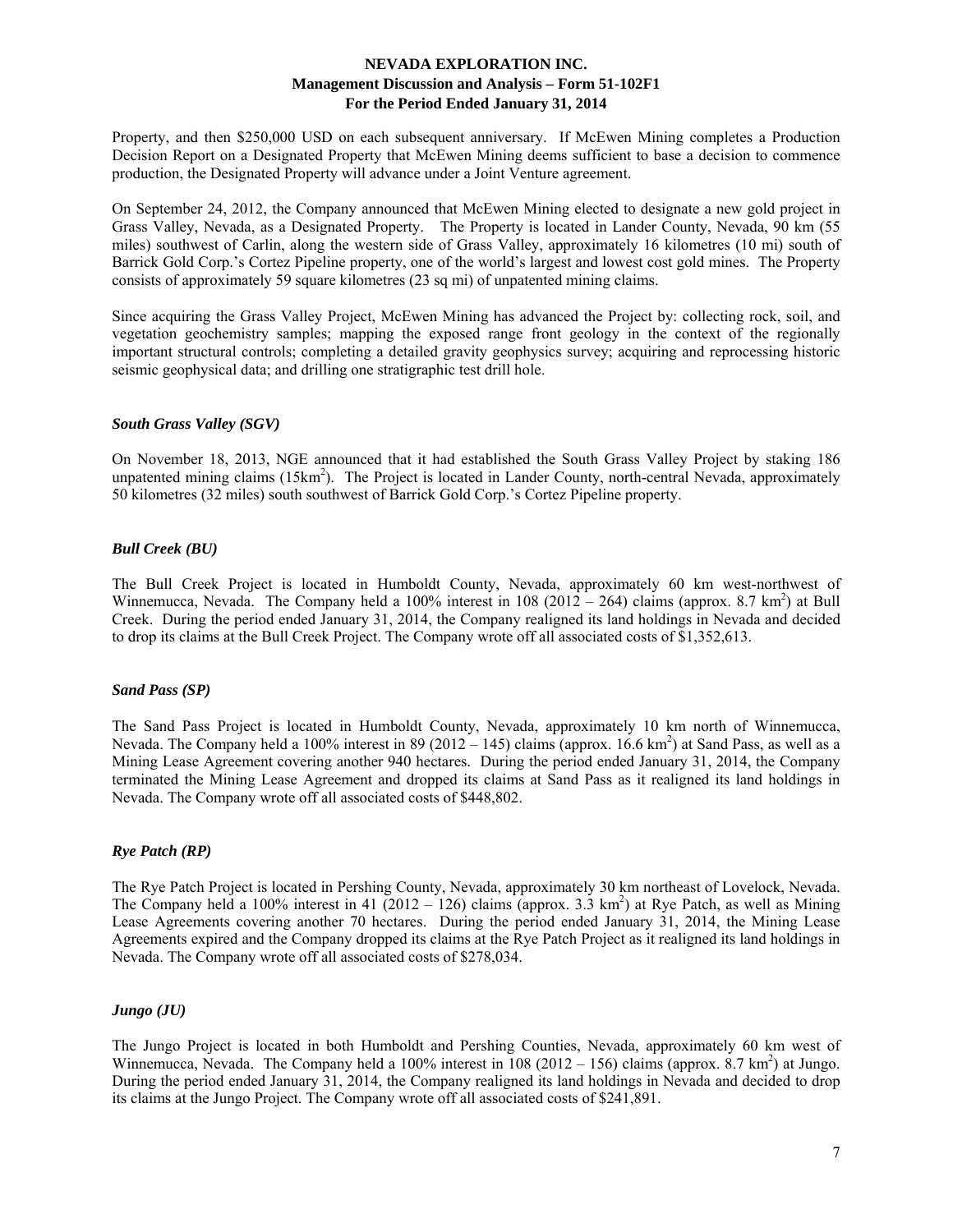# *Whiskey Flats (WF)*

The Whiskey Flats Project is located in Mineral County, Nevada, approximately 20 km south of Hawthorne, Nevada. The Company held a 100% interest in 99 (2012 – 123) claims  $(8.0 \text{ km}^2)$  at Whiskey Flats.During the period ended January 31, 2014, the Company realigned its land holdings in Nevada and decided to drop its claims at the Whiskey Flats Project. The Company wrote off all associated costs of \$311,579.

For a summary of NGE's property expenditures to date, please refer to Note 8 in the associated financial statements.

## **OTHER EXPLORATION PARTNERSHIPS**

In addition to advancing its own projects, NGE is using its hydrogeochemistry expertise and equipment to work with other companies on other projects. These exploration partnerships allow NGE to leverage its significant investment in its hydrogeochemistry program to expose NGE's shareholders to the upside of more projects, as well as to provide NGE revenue to offset its operating expenses.

#### *McEwen Mining Inc. at Gold Bar and Tonkin*

On June 6, 2011, NGE announced that US Gold Corporation, now McEwen Mining Inc, ("McEwen Mining") has engaged NGE to conduct a hydrogeochemistry exploration program on McEwen Mining's large land position surrounding its Gold Bar and Tonkin Properties in Nevada ("Project Area").

McEwen Mining's Gold Bar and Tonkin Properties are located on the south-central part of the prolific Eureka-Battle Mountain gold trend in north-central Nevada. McEwen Mining's land position is located approximately 16 km (10 miles) SE of Barrick's Cortez gold mine complex (39 MMOz as of September 7, 2011) and approximately 35 km (22 miles) NW of Barrick's Ruby Hill gold mine (1.1 MMOz as of December 31, 2010). The Project Area totals approximately 430  $\text{km}^2$  (165 mi<sup>2</sup>) and contains considerable areas of highly prospective but covered bedrock. McEwen Mining has chosen to work with NGE specifically because of NGE's expertise in exploring for gold mineralization in covered bedrock settings using its industry leading hydrogeochemistry exploration technology.

Under the agreement, NGE will complete a groundwater sampling and analysis program across the Project Area to identify new exploration targets, and in return, McEwen Mining will pay NGE agreed upon rates for its services, as well as grant to NGE a 0.5 to 1.0% Net Smelter Return Royalty on resources within the Project Area that are not already contained in NI 43-101 compliant resource areas referred to in reports published prior to the date of the agreement.

## **GENERATIVE EXPLORATION**

During the 2013 field season, NGE's regional focus for generative exploration using its hydrogeochemistry exploration technology was in north east Nevada, within geologic settings similar to Long Canyon. NGE collected approximately 700 reconnaissance groundwater samples in 2013 and is now evaluating the sample results to identify new high quality exploration targets.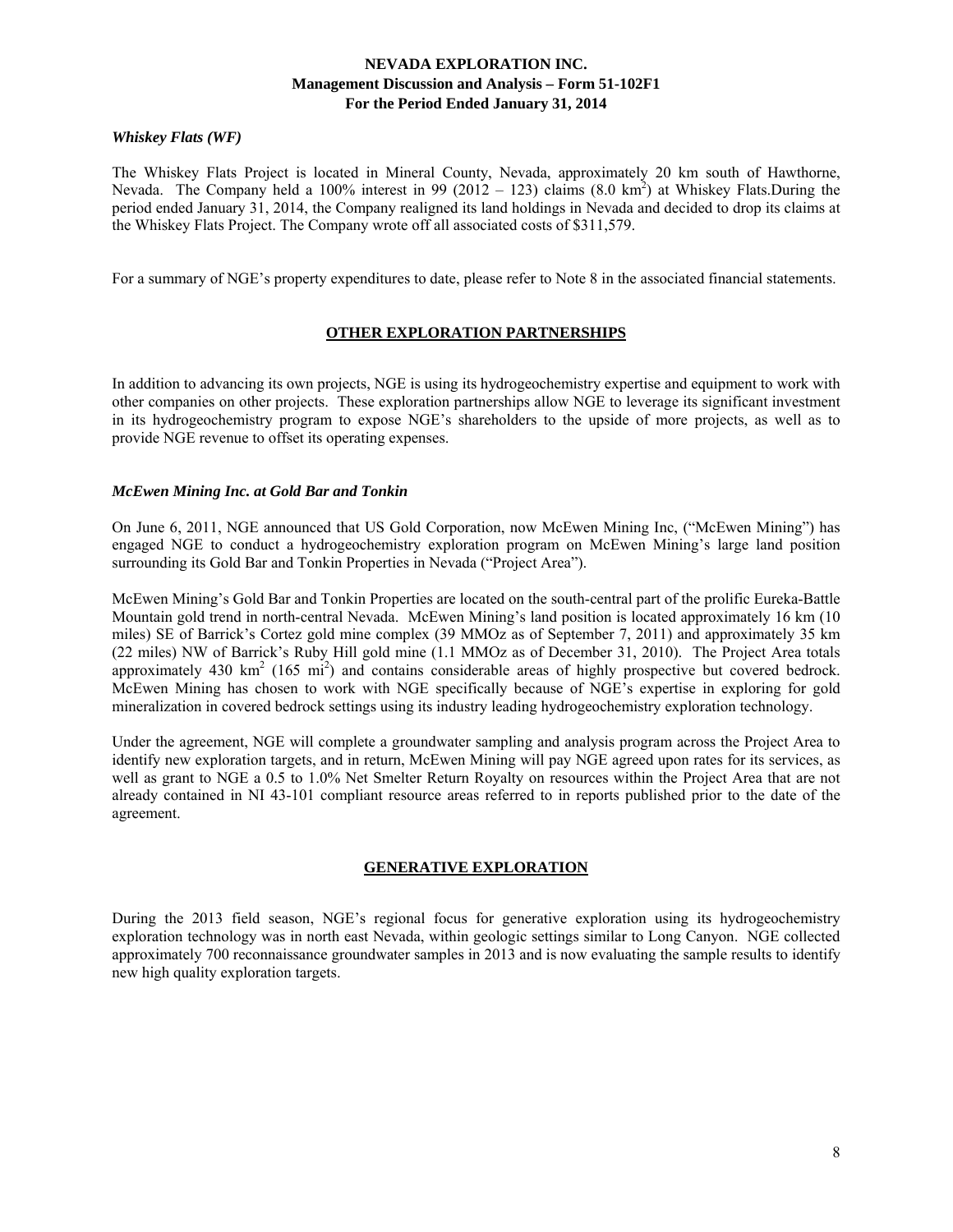# **RESULTS OF OPERATIONS**

#### *Revenue*

During the period ended January 31, 2014, NGE generated \$139,487 (2013 - \$167,679) revenues from project management and consulting activities and received \$103,992 (2013 - \$72,516) in option payments. The Company's primary activities continue to be searching for and advancing properties that may contain economic resources that would allow the Company to option or sell its interests, or to set up profitable mining operations.

## *Operating Expenses*

During the period ended January 31, 2014, NGE's net losses were \$3,131,825 compared to \$598,445 for the period ended January 31, 2013. The significant increase in net losses for the period ended January 31, 2014 was primarily as a result of write-off of exploration and evaluation assets of \$2,632,919 (2013 - \$Nil) which was incurred as the Company realigned its land holdings in Nevada and decided to drop all remaining land positions at the Bull Creek, Sand Pass, Rye Patch, Jungo and Whiskey Flats properties.

General exploration costs during the period ended January 31, 2014, were \$145,797 compared to \$46,190 for the period ended January 31, 2013. The increase is a result of increased exploration expenditures during the period. Because the expenditures are not related to any specific property, they have been expensed.

Professional fees, consulting, and investor relations costs during the period ended January 31, 2014, were \$116,244 compared to \$144,918 for the period ended January 31, 2013. The decrease is primarily as a result of decreased in legal and accounting fees during the period.

Project management and consulting expenses during the period ended January 31, 2014, were \$36,136 compared to \$61,085 for the period ended January 31, 2013. The decrease is due to lower project management and consulting activities during the period.

Salaries and related expenses during the period ended January 31, 2014, were \$305,519 compared to \$314,365 for the period ended January 31, 2013. The expenses in both periods are comparable. Included in salaries is compensation of key management personnel which is described below under the subheading "Key Management Compensation".

Unrealized loss on marketable securities during the period ended January 31, 2014, was \$18,708, compared to an unrealized gain of \$9,014 for the period ended January 31, 2013. The unrealized loss on marketable securities for the current period was incurred as the Company revalued 170,068 shares of Spruce Ridge Resources Ltd., classified as fair value through profit or loss, based on the market price at January 31, 2014 for \$0.02 per share.

The total share-based payment for the period ended January 31, 2014, was \$Nil, compared to \$109,436 for the period ended January 31, 2013 as the Company did not grant any stock options during the period.

## *Selected Annual Information*

The following table provides a brief summary of the Company's financial operations. For more detailed information, refer to the financial statements.

|                                                                                | Year Ended<br>April 30,<br>2013                    |   | Year Ended<br>April 30,<br>2012             |   | Year Ended.<br>April 30,<br>2011 |
|--------------------------------------------------------------------------------|----------------------------------------------------|---|---------------------------------------------|---|----------------------------------|
| Total revenues<br>Net loss<br>Basic and diluted loss per share<br>Total assets | \$<br>240.710<br>(821, 148)<br>(0.01)<br>7,321,666 | S | 543,971<br>(854,904)<br>(0.01)<br>7,076,791 | S | 125,669<br>(1,331,595)<br>(0.01) |
| Total long-term liabilities                                                    | $\overline{a}$                                     |   | -                                           |   | 5,900,873<br>6,882               |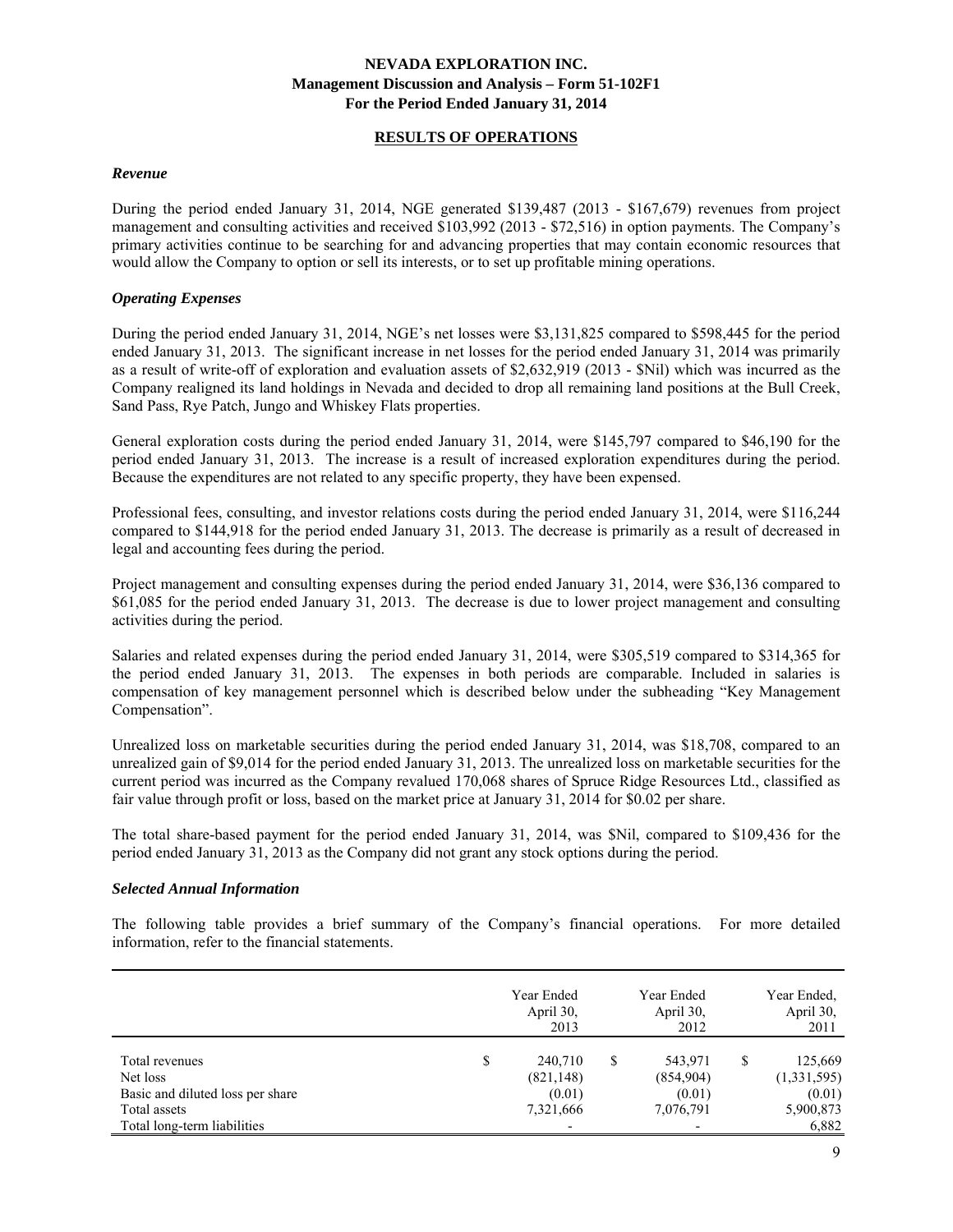# *Summary of Quarterly Results*

|                                   | Three Month     |               | Three Month  |               | Three Month  |               | Three Month  |
|-----------------------------------|-----------------|---------------|--------------|---------------|--------------|---------------|--------------|
|                                   | Period Ended    |               | Period Ended |               | Period Ended |               | Period Ended |
|                                   | January 31,     |               | October 31,  |               | July 31,     |               | April 30,    |
|                                   | 2014            |               | 2013         |               | 2013         |               | 2013         |
|                                   |                 |               |              |               |              |               |              |
| Total assets                      | \$<br>4,781,464 | <sup>\$</sup> | 4,540,055    | \$.           | 4,562,712    | <sup>\$</sup> | 7,321,666    |
| Exploration and evaluation assets | 4,410,525       |               | 4,081,553    |               | 3,904,561    |               | 6,407,725    |
| Working capital (deficiency)      | (85,974)        |               | 99,560       |               | 295,558      |               | 570,528      |
| Equity                            | 4,559,258       |               | 4,418,070    |               | 4,435,798    |               | 7,213,628    |
| Revenues                          | 40,195          |               | 203,393      |               |              |               |              |
| Net loss                          | (154, 967)      |               | (75,018)     |               | (2,901,840)  |               | (222, 703)   |
| Loss per share                    | (0.00)          |               | (0.00)       |               | (0.02)       |               | (0.01)       |
|                                   |                 |               |              |               |              |               |              |
|                                   |                 |               |              |               |              |               |              |
|                                   | Three Month     |               | Three Month  |               | Three Month  |               | Three Month  |
|                                   | Period Ended    |               | Period Ended |               | Period Ended |               | Period Ended |
|                                   | January 31,     |               | October 31,  |               | July 31,     |               | April 30,    |
|                                   | 2013            |               | 2012         |               | 2012         |               | 2012         |
|                                   |                 |               |              |               |              |               |              |
| Total assets                      | \$<br>7,486,066 | -S            | 6,787,205    | <sup>\$</sup> | 6,991,339    | <sup>\$</sup> | 7,076,791    |
| Exploration and evaluation assets | 6,349,553       |               | 6,367,182    |               | 6,178,755    |               | 6,002,903    |
| Working capital                   | 814,823         |               | 35,249       |               | 325,856      |               | 577,500      |
| Equity                            | 7,385,221       |               | 6,632,997    |               | 6,430,084    |               | 6,835,944    |
| Revenues                          | 44,357          |               | 133,794      |               | 62,559       |               | 20,426       |
| Net loss                          | (262, 542)      |               | (150, 174)   |               | (185, 729)   |               | (221, 371)   |
| Loss per share                    | (0.00)          |               | (0.00)       |               | (0.00)       |               | (0.00)       |

# **ASSETS & LIABILITIES**

Deposits for land reclamation also add to the Company's asset base. Those deposits as at January 31, 2014 are \$92,000 (April 30, 2013 - \$83,220). These deposits (bonds) are required by the U.S Bureau of Land Management (BLM) and US Forest Service (USFS) to ensure that reclamation and clean-up work on NGE's properties will be completed to the satisfaction of the BLM and the USFS.

## **LIQUIDITY AND CAPITAL RESOURCES**

#### *Liquidity*

The Company has financed its operations primarily through the issuance of common shares. The Company continues to seek capital through various means including the issuance of equity and/or debt.

The financial statements have been prepared on a going concern basis which assumes that the Company will be able to realize its assets and discharge its liabilities in the normal course of business for the foreseeable future. The continuing operations of the Company are dependent upon its ability to continue to raise adequate financing.

Net cash used in operating activities for the period ended January 31, 2014 was \$373,741 compared to \$607,809 during the period ended January 31, 2013 and consists primarily of the operating loss and changes in non-cash working capital items.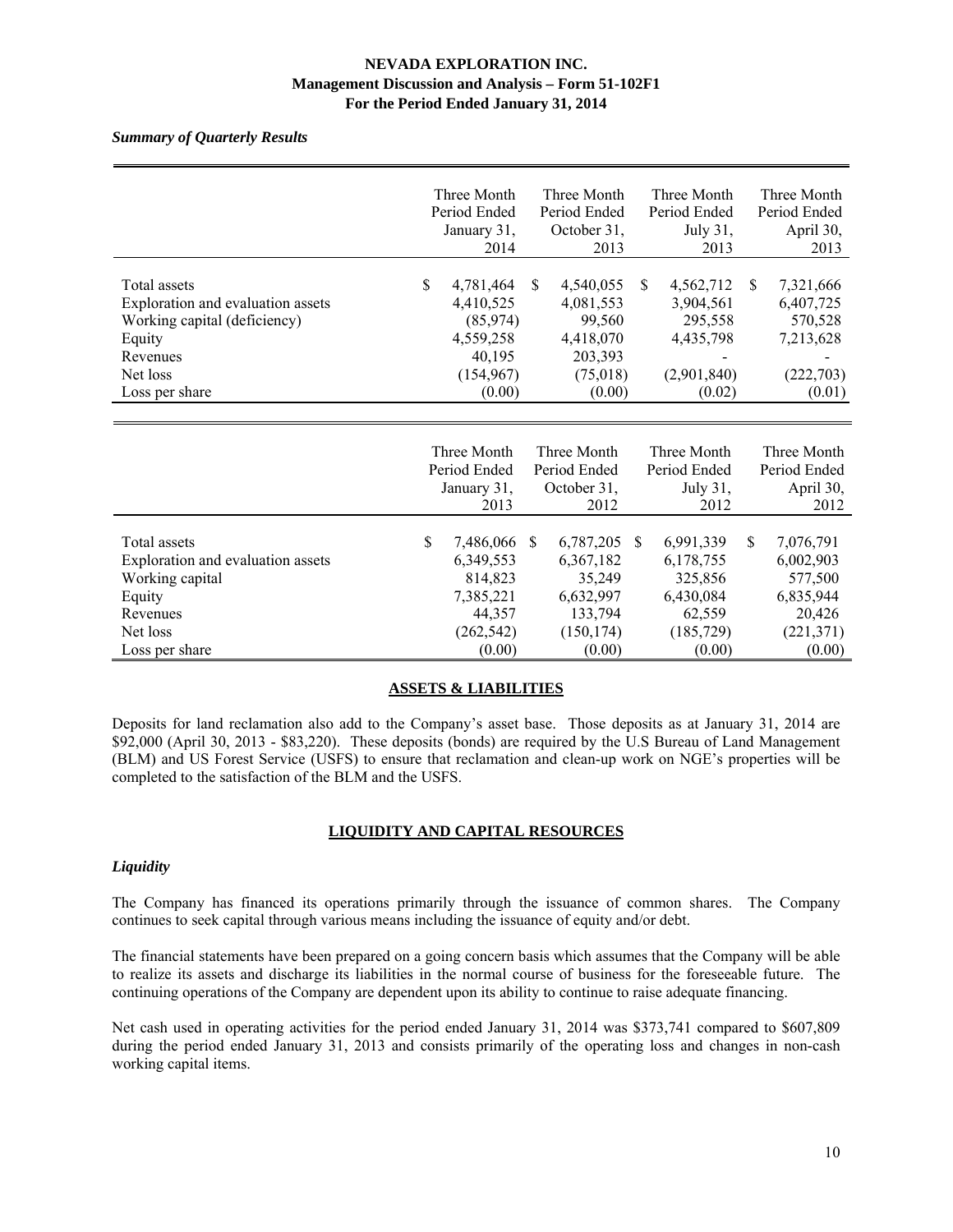Net cash used in investing activities for the period ended January 31, 2014 was \$132,303 compared to \$309,572 during the period ended January 31, 2013 and consists primarily of land holding and exploration expenditures.

Net cash used in financing activities for the period ended January 31, 2014 was \$1,551 compared to \$950,196 of net cash provided by financing activities during the period ended January 31, 2013. The difference is attributable to share issuance costs and repayment of finance lease obligations.

#### *Capital Resources*

During the period ended January 31, 2014, the Company did not have any financing activities.

As of January 31, 2014, the Company has a finance lease obligation for a leased vehicle, with blended monthly payments of principal and interest of \$51,847 (US\$46,550) and bearing interest at a rate of 2.90% per annum. The total portion representing interest is \$3,520. The total of principal repayments of the finance lease obligations that are due within the next one year is \$11,874, and the remaining portion for \$36,453 is due between fiscal year 2015 to 2019.

As of January 31, 2014 the Company has the following commitments:

- a) The Company has entered into a lease agreement for premises expiring on November 30, 2014. Lease commitments are US\$4,630 per month for the first year, and US\$4,769 per month for the second year.
- b) The Company has various commitments relating to its exploration and evaluation assets as disclosed in Note 8 of the associated financial statements.

#### *Off Balance Sheet Arrangements*

As at January 31, 2014, NGE had no off balance sheet arrangements such as guaranteed contracts, contingent interests in assets transferred to an entity, derivative instrument obligations or any instruments that could trigger financing, market or credit risk to NGE.

## **RELATED PARTY TRANSACTIONS**

During the period ended January 31, 2014, the Company:

i) paid or accrued \$40,930 in professional fees to a firm in which the Chief Financial Officer of the Company is a partner.

During the period ended January 31, 2013, the Company:

- i) paid or accrued \$48,800 in professional fees to a firm in which the Chief Financial Officer of the Company is a partner.
- ii) Granted 1,000,000 stock options to independent directors of the Company resulting in share-based payment of \$97,959; and
- iii) entered into an Exploration and Option to Joint Venture Agreement with Spruce Ridge on the Company's Fletcher Junction Project and received 170,068 shares as partial payment on the option. At that time, an Officer and Director of Spruce Ridge was also a Director of the Company.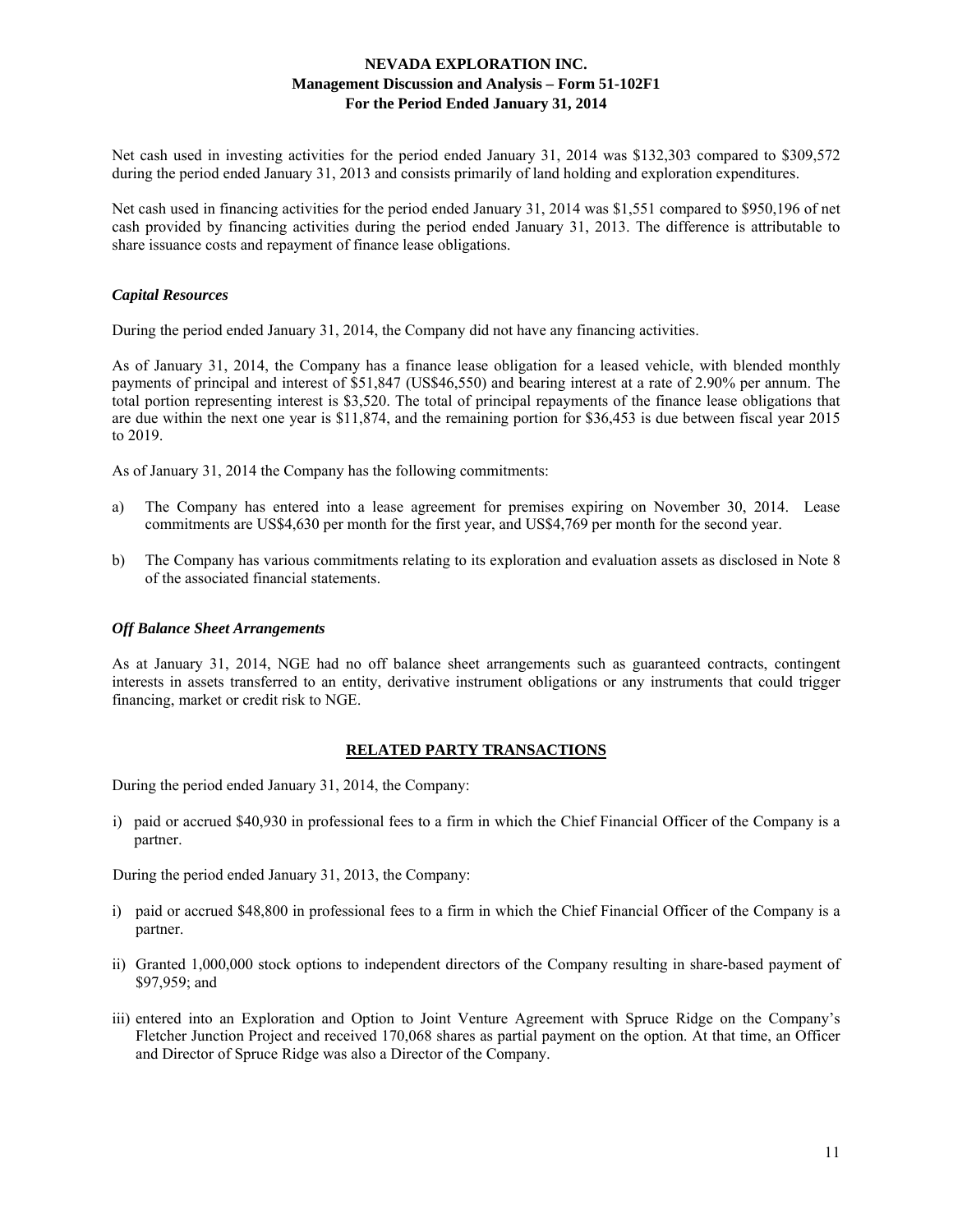As at January 31, 2014, the Company had \$Nil (April 30, 2013 - \$43,595) in accounts receivable from Spruce Ridge as a result of the services provided.

The amounts of due to related parties included in accounts payable and accrued liabilities are as follows:

|                                                                                        | January 31,<br>2014                | April 30,<br>2013 |
|----------------------------------------------------------------------------------------|------------------------------------|-------------------|
| Due to a firm of which the Chief Financial Officer is a partner<br>Due to Spruce Ridge | 28,440<br>$\overline{\phantom{0}}$ | 15,000<br>25,187  |
|                                                                                        | 28,440                             | 40,187            |

#### **KEY MANAGEMENT COMPENSATION**

Of the \$305,519 in salary expenses, \$251,836 is for key management personnel, defined as those persons having authority and responsibility for planning, directing and controlling activities of the Company, directly or indirectly including any director (whether executive or otherwise) of the Company. The Company's key management personnel include the following: Chief Executive Officer, Chief Operating Officer, and President.

Remuneration of key management of the Company was as follows:

|          | Nine Months<br>Ended<br>January 31,<br>2014 |      | Nine Months<br>Ended<br>January 31,<br>2013 |
|----------|---------------------------------------------|------|---------------------------------------------|
| Salaries | 251,836                                     | - \$ | 256,320                                     |

The amount included in accounts payable and accrued liabilities which is due to key management personnel is as follows:

|                                 | January 31,<br>2014 | April 30,<br>2013        |
|---------------------------------|---------------------|--------------------------|
| Due to key management personnel | 92.328              | $\overline{\phantom{0}}$ |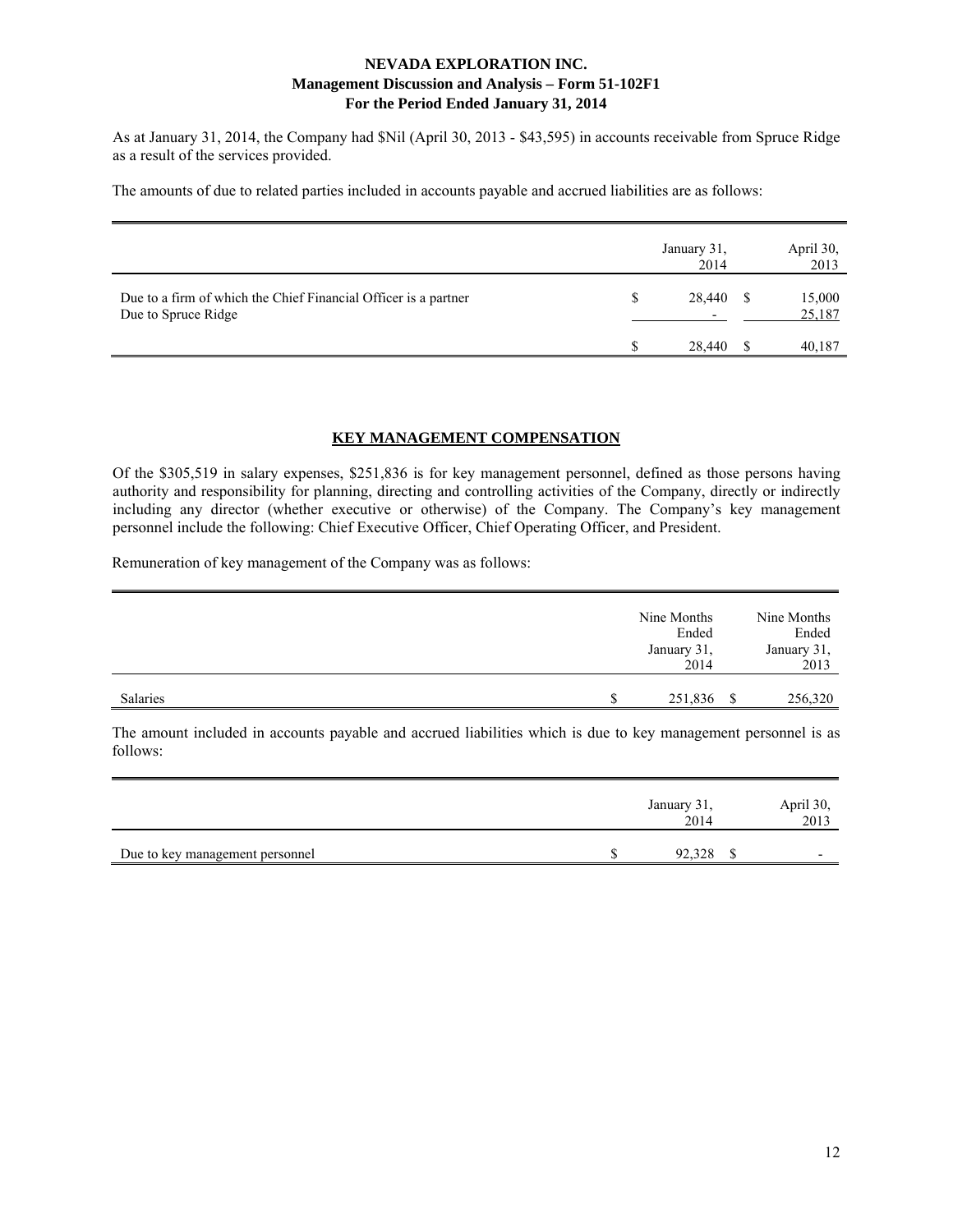# **DISCLOSURE OF OUTSTANDING SHARE DATA**

As at March 26, 2014, the Company has 128,065,900 common shares issued and outstanding and has the following stock options and warrants outstanding:

|                         | Number<br>of Options                                                      | Exercise<br>Price                            | <b>Expiry Date</b>                                                                                                         |  |
|-------------------------|---------------------------------------------------------------------------|----------------------------------------------|----------------------------------------------------------------------------------------------------------------------------|--|
| <b>Stock</b><br>options | 250,000<br>900,000<br>600,000<br>2,950,000<br>400,000<br>100,000          | 0.16<br>0.10<br>0.10<br>0.10<br>0.10<br>0.11 | September 30, 2014<br>September 30, 2014<br>November 17, 2014<br>December 31, 2015<br>August 9, 2016<br>September 25, 2017 |  |
| <b>Warrants</b>         | 500,000<br>3,050,000<br>8,750,000<br>5,278,000<br>5,000,000<br>10,278,000 | 0.12<br>0.10<br>0.14<br>0.15                 | December 4, 2017<br>March 2, 2019<br>April 16, 2014<br>December 24, 2014                                                   |  |

# **FINANCIAL INSTRUMENTS AND FINANCIAL RISK FACTORS**

#### *Risk Management Policies*

The Company is exposed to risk due to the nature of its financial instruments. Risk management is the responsibility of management and the Company did not use derivative instruments.

## *Fair Value*

Financial instruments measured at fair value are classified into one of three levels in the fair value hierarchy according to the relative reliability of the inputs used to estimate the fair values. The three levels of the fair value hierarchy are:

Level 1 – Unadjusted quoted prices in active markets for identical assets or liabilities;

- Level 2 Inputs other than quoted prices that are observable for the asset or liability either directly or indirectly; and
- Level 3 Inputs that are not based on observable market data.

Short term investments are measured at level 1 of the fair value hierarchy. The fair value of short term investments is measured at the market price of the common shares held at the measurement date. The carrying value of cash, accounts receivable (excluding GST receivable), deposits and bonds, finance lease obligations and accounts payable and accrued liabilities approximated their fair value because of the short-term nature of these instruments.

## *Financial Risk Factors*

The Company's risk exposures and the impact on the Company's financial instruments are summarized below: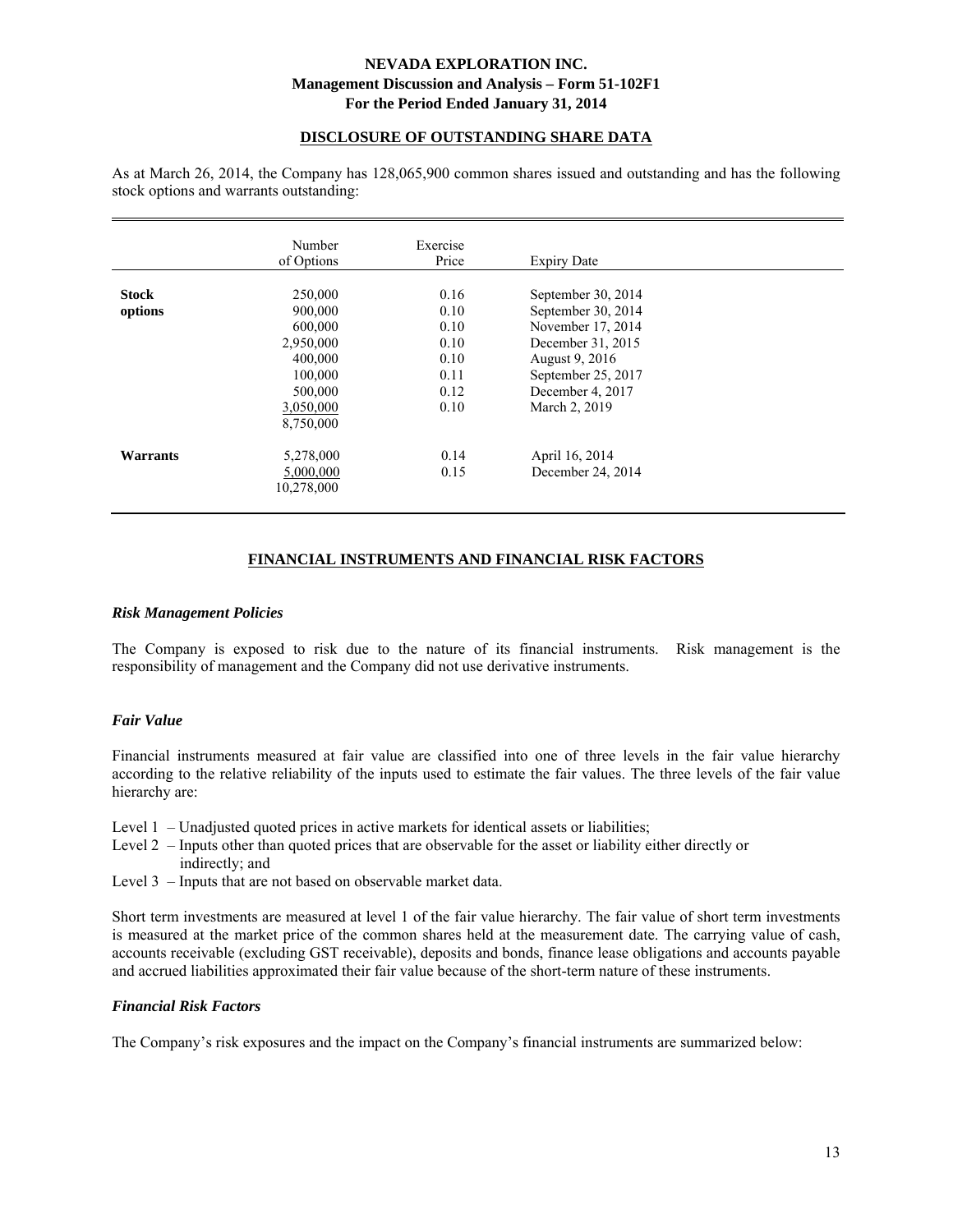#### *Credit risk*

Credit risk is the risk of loss associated with a counterparty's inability to fulfill its payment obligations. The Company's credit risk is primarily attributable to cash. Management believes that the credit risk concentration with respect to cash is remote as it maintains accounts with highly-rated financial institutions.

#### *Liquidity risk*

Liquidity risk is the risk that the Company will not be able to meet its financial obligations as they fall due. The Company manages liquidity risk through the management of its capital structure and financial leverage, as outlined in the discussion on capital management. It also manages liquidity risk by continuously monitoring actual and projected cash flows. The Board of Directors reviews and approves the Company's operating and capital budgets, as well as any material transactions out of the normal course of business.

As at January 31, 2014, the Company had a cash balance of \$74,642 (April 30, 2013 - \$591,060) to settle current liabilities of \$185,753 (April 30, 2013 - \$108,038). The Company will require financing from lenders, shareholders and other investors to generate sufficient capital to meet its short term business requirements.

#### *Market risk*

Market risk is the risk of loss that may arise from changes in market factors such as interest rates, foreign exchange rates, and commodity and equity prices.

(a) Interest rate risk

 The Company is exposed to interest rate risk to the extent that the cash maintained at the financial institutions is subject to floating rate of interest. The interest rate risks on cash and on the Company's obligations are not considered significant.

(b) Foreign currency risk

 The Company is exposed to financial risk arising from fluctuations in foreign exchange rates and the degree of volatility of these rates. A significant portion of the Company's expenses is denominated in US dollars. Consequently, certain assets, liabilities and operating expenses are exposed to currency fluctuations. The Company does not use derivative instruments to reduce its exposure to foreign currency risk.

 Net assets denominated in foreign currency and the Canadian dollars equivalent at January 31, 2014 are as follows:

|                                                             | <b>CDN</b>                              | <b>USD</b>                             |
|-------------------------------------------------------------|-----------------------------------------|----------------------------------------|
| Current assets<br>Non-current assets<br>Current liabilities | \$<br>84,294<br>4,670,185<br>(110, 150) | \$<br>75,681<br>4,193,019<br>(98, 896) |
|                                                             | 4,644,329                               | 4,169,804                              |

#### *Net exposure*

 Based on the above net exposures as at January 31, 2014, and assuming all other variables remain constant, a 1% change in the value of the US dollar against the Canadian dollar would result in an increase/decrease of \$46,443 in profit or loss.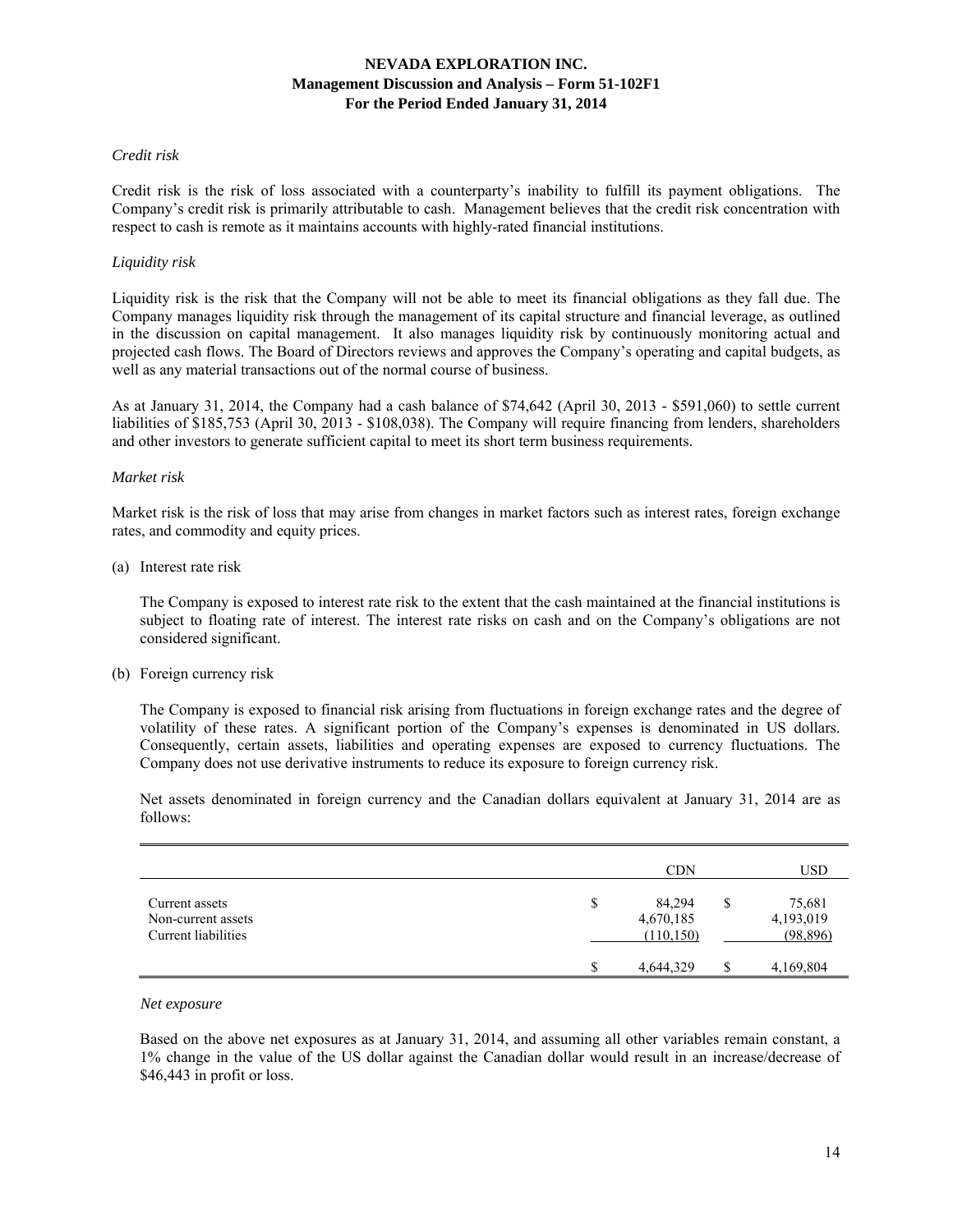#### **CAPITAL DISCLOSURES**

In order to maintain its capital structure, the Company, is dependent on equity funding and when necessary, raises capital through the issuance of equity instruments, primarily comprised of common shares and incentive stock options. In the management of capital, the Company includes the components of equity as well as cash.

The Company prepares annual estimates of exploration expenditures and monitors actual expenditures compared to the estimates to ensure that there is sufficient capital on hand to meet ongoing obligations. The Company's investment policy is to invest any excess cash in highly liquid short-term deposits with terms of one year or less and which can be liquidated after thirty days without interest penalty. The Company currently has insufficient capital to fund its exploration programs and is reliant on completing equity financings to fund further exploration. The Company is not subject to any externally imposed capital requirements.

There were no changes in the Company's approach to capital management during the period ended January 31, 2014.

#### *Financial liabilities*

Accounts payable and accrued liabilities, and finance lease obligations are classified as financial liabilities and are measured at face value. Management has determined that the face value of financial liabilities approximates fair value due to the expected short-term maturity of the debts.

The Company's financial liabilities primarily constitute trade payables owing to both arms' length and related parties. These are unsecured and, excepting normal trade credit terms, are due on demand.

The Company believes the fair value of its financial liabilities approximate their carrying values primarily due to their short-term nature. There are no quoted market prices from active markets for any of the financial liabilities held by the Company and thus fair values were assessed using valuation techniques consistent with International Financial Reporting Standards. The Company intends to reduce its financial liabilities by re-financing through additional share issuances.

## **RISKS AND UNCERTAINTIES**

In conducting its business of mineral exploration, NGE is subject to a wide variety of known and unknown risks, uncertainties and other factors which may affect the results, performance or achievement of the Company. Such risks and factors include, among others: risks related to the actual results of current and future exploration activities; future prices for gold, silver, and other commodities; environmental risks and hazards; the Company's lack of substantial revenue; the Company's ongoing need to raise money through equity financings; increases to operating, labour, and supply costs; and changes to government regulation, taxes, and fees. Although the Company attempts to identify and plan for these important factors that could affect results materially, the Company cautions the reader that the above list of risk factors is not exhaustive there may be other factors that cause results to differ from anticipated, estimated, or intended results.

Ultimately, there can be no guarantee that the Company will be successful in making an economic mineral discovery.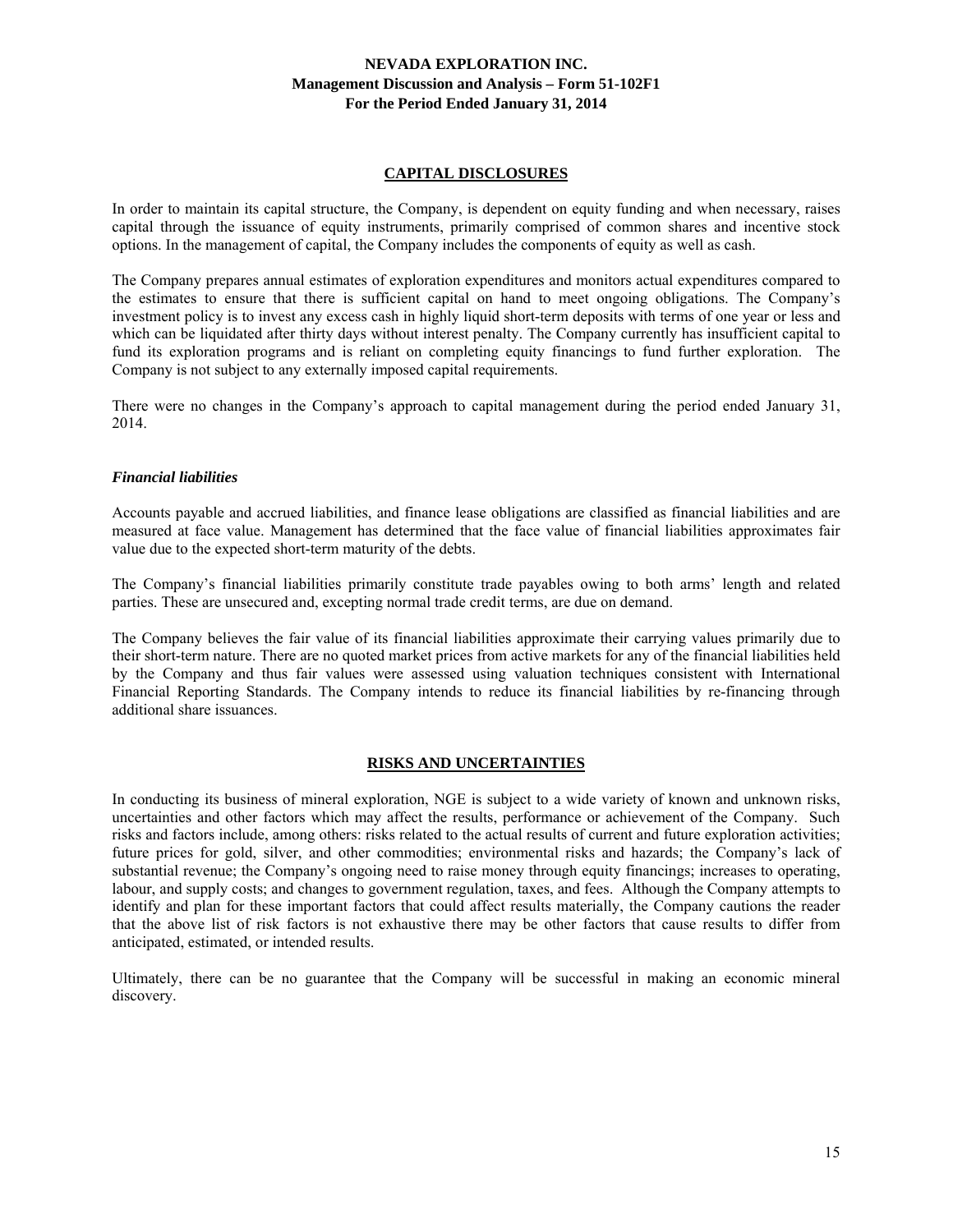## **LIST OF DIRECTORS AND OFFICERS**

Wade A. Hodges, CEO, Chairman and Director Cyrus Driver, CFO and Director Kenneth Tullar, COO and Director Jennifer Boyle, Director Dr. John E. Larson, Director James Buskard, President

#### **GOING CONCERN OF OPERATIONS**

These condensed consolidated interim financial statements have been prepared in accordance with International Financial Reporting Standards ("IFRS") on a going concern basis that presumes the realization of assets and discharge of liabilities in the normal course of business. There are material uncertainties related to adverse conditions and events that cast substantial doubt on the Company's ability to continue as a going concern.

During the period ended January 31, 2014, the Company incurred a comprehensive loss of \$2,654,370 (2013 – \$541,676) and as at that date, the Company had accumulated deficit of \$12,672,962 (April 30, 2013 – \$9,835,941), a working capital deficiency of \$85,974 (April 30, 2013 – working capital surplus of \$570,528) and negative cash flows from operations of \$373,741 (2013 – \$607,809). These factors create material uncertainties that may cast substantial doubt upon the Company's ability to continue as a going concern.

As is common with junior mining companies, the Company continues to seek capital through various means including the issuance of equity and/or debt to finance its on-going and planned exploration activities and to cover administrative costs.

In order to continue as a going concern and to meet its corporate objectives, the Company will require additional financing through debt or equity issuances or other available means. Although the Company has been successful in the past in obtaining financing, there is no assurance that it will be able to obtain adequate financing in the future or that such financing will be on terms advantageous to the Company.

Recovery of the carrying value of the mining claims and related deferred exploration expenditures are dependent upon the discovery of economically recoverable resources, the ability of the Company to develop necessary financing to continue exploration and development, the ability of the Company to secure and maintain title and beneficial interest in the properties, entering into agreements with others to explore and develop the properties and upon future profitable production or proceeds from disposition of such properties.

These condensed consolidated interim financial statements do not include any adjustments to the amounts and classification of assets and liabilities that might be necessary should the Company be unable to continue operations. Such adjustments would be material.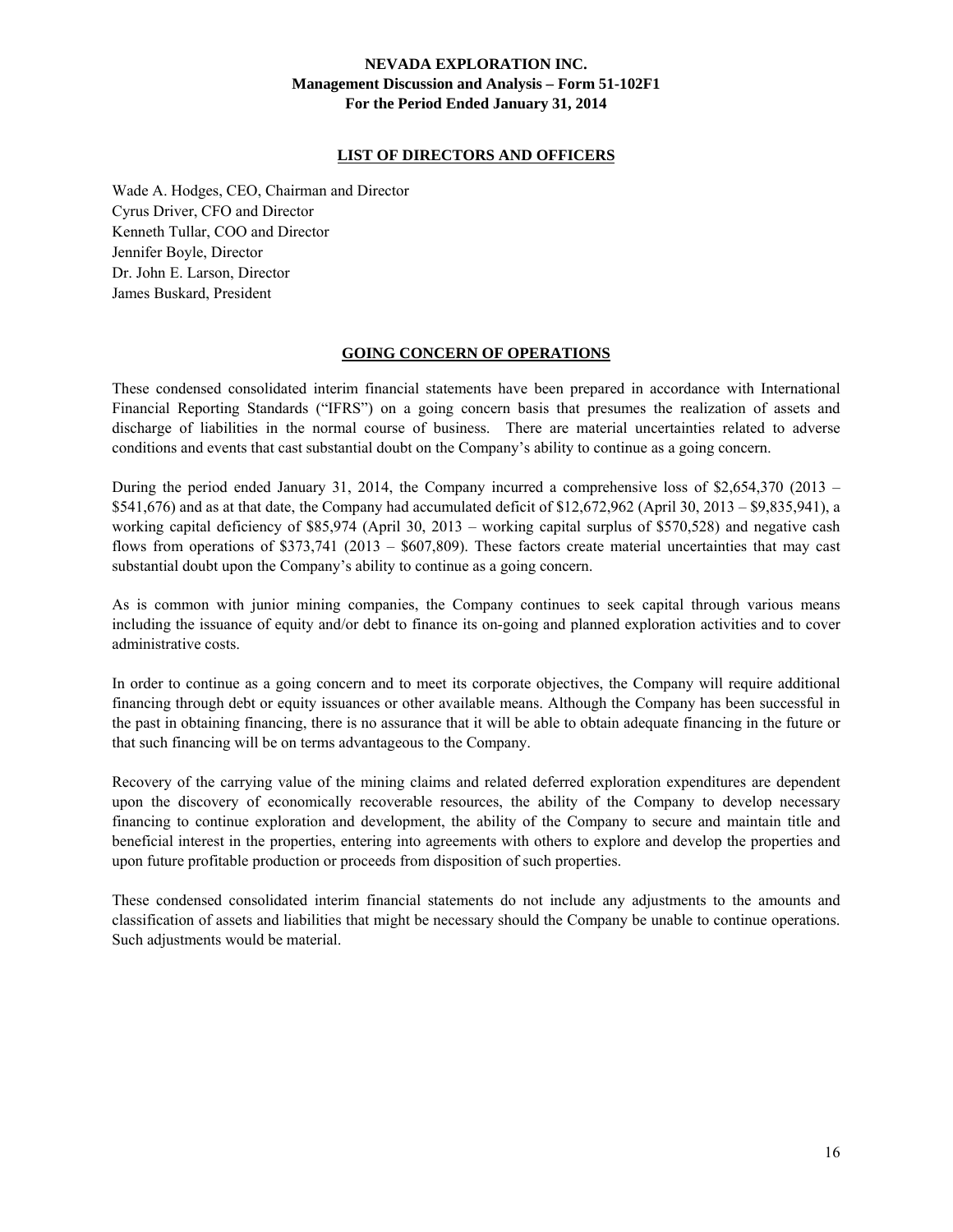## **CHANGES IN ACCOUNTING POLICIES**

#### *New and amended standards adopted by the Company during the current period*

The following new and amended standards adopted by the Company did not result in a significant impact on the Company's financial statements:

- Amendments to IFRS 7, Financial Instruments: Disclosures, to require information about all recognized financial instruments that are set off in accordance with paragraph 42 of IAS 32 Financial Instruments: Presentation.
- New standard IFRS 10, Consolidated Financial Statements, replaces the guidance on control and consolidation in IAS 27, Consolidated and Separate Financial statements, and SIC-12, Consolidation – Special Purpose Entities. IFRS 10 changes the definition of control under IFRS so that the same criteria are applied to all entities to determine control.
- New standard IFRS 11, Joint arrangements, requires a venture to classify its interest in a joint arrangement as a joint venture or joint operation. Joint ventures will be accounted for using the equity method of accounting whereas for joint operation, the venture will recognize its share of assets, liabilities, revenue and expenses of the joint operation. Under existing IFRS, entities have the choice to proportionally consolidate or equity account for interest in joint ventures. IFRS 11 supersedes IAS 31 – Interest in Joint Ventures and SIC 13 – Jointly Controlled Entities – Non-monetary Contributions by Venturers.
- New standard IFRS 12, Disclosure of Interests in Other Entities. This new standard provides the disclosure requirements for all forms of interests in other entities, including subsidiaries, joint arrangements, associates and consolidated structured entities.
- New standard IFRS 13, Fair Value Measurement. This standard defines fair value and sets out in a single IFRS a framework for measuring fair value and requires disclosures about fair value measurements. The standard does not determine when an asset, a liability or an entity's own equity instrument is measured at fair value. Rather, the measurement and disclosure requirements of IFRS 13 apply when another IFRS requires or permits the item to be measured at fair value (with limited exceptions).
- Reissued IAS 27, Separate Financial Statements, requires that when an entity prepares separate financial statements, investments in subsidiaries, associates, and jointly controlled entities are accounted for either at cost, or in accordance with IFRS 9 Financial Instruments.
- Reissued IAS 28, Investment in Associates and Joint Ventures, supersedes IAS 28 Investments in Associates and defines 'significant influence' and provides guidance on how the equity method of accounting is to be applied (including exemptions from applying the equity method in some cases). It also prescribes how investments in associates and joint ventures should be tested for impairment.

#### *New or revised standards and amendments to existing standards not yet effective*

The Company has not applied the following new or revised standards and amendments that have been issued but are not yet effective for the Company's January 31, 2014 reporting period:

 Amendments to IAS 32, *Financial Instruments*: Presentation, to provide clarification on the application of offsetting rules. This standard is effective for years beginning on or after January 1, 2014.